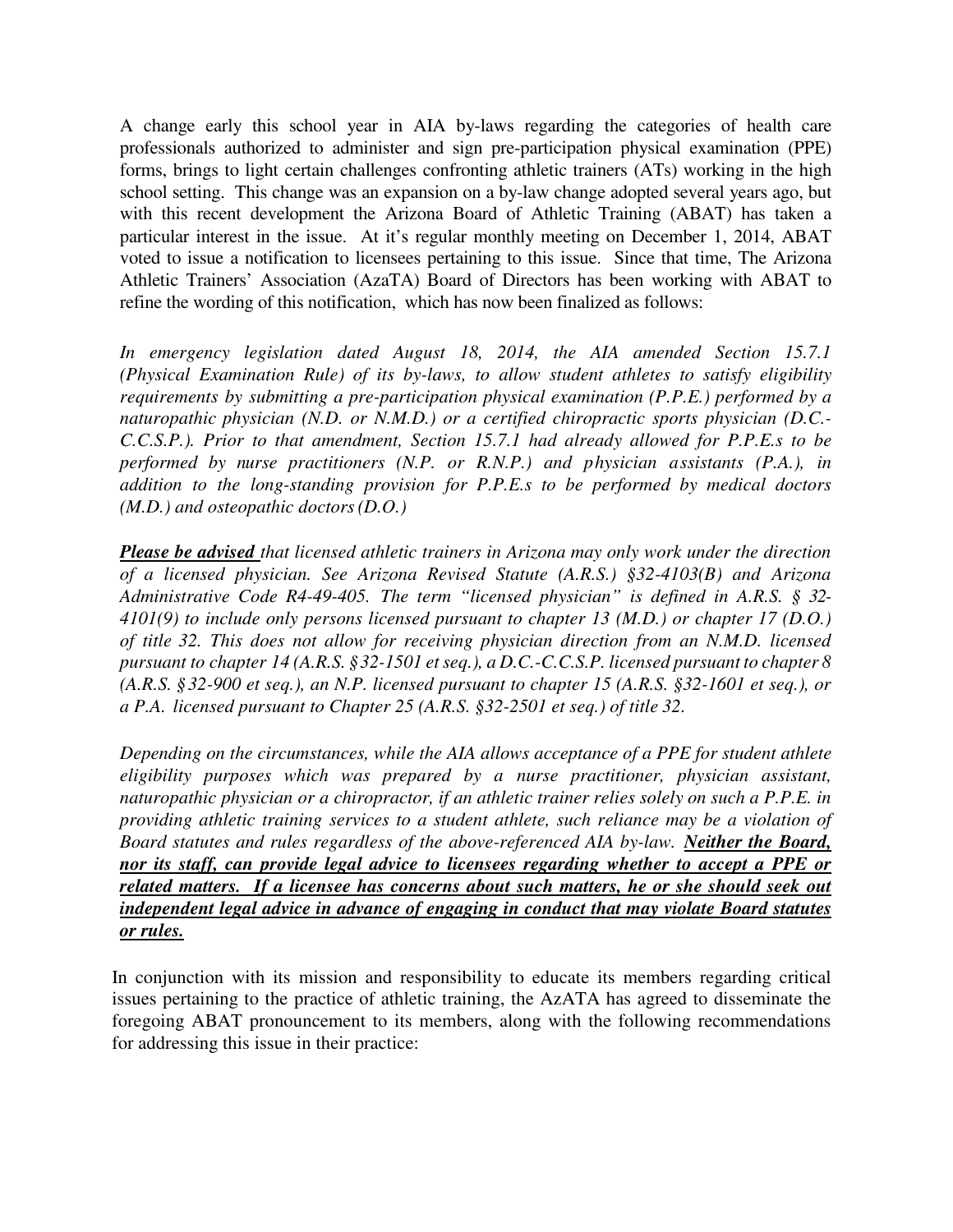- On an annual basis, carefully review the language of the AT Practice Act (ARS  $\S 32$ -4101, et seq.) and the Rules and Regulations Adopted by ABAT (4 AAC 49), and be certain that you understand and are in full compliance with these statutes and rules in all aspects of your practice. There are links to both the statutes and rules on the ABAT website, *at.az.gov.*
- Share the content of the foregoing ABAT pronouncement with appropriate administrators of your school and/or school district, and explain to them the potential challenges which confront you if your school/district follows the letter of the AIA bylaw and accepts for student-athlete eligibility purposes PPEs which are administered and signed by health care professionals other than MDs and DOs. Ideally, the school/district will adopt a specific written policy with regard to this issue, taking into consideration your professional concerns related to acceptance of PPEs signed by persons other than MDs and DOS.
- While you, as an AT, may not have control over the decision whether, for studentathlete eligibility purposes, your employer accepts PPEs from health care professionals other than MDs and DOs, you do have control over whether you rely upon the content of those PPEs in providing AT treatment to student athletes. **Be aware, that if you chose to rely in any manner upon a PPE administered and signed by someone other than an MD or DO in your treatment of an athlete, you do so at the risk of putting your AT license in peril, and at the risk of exposing yourself to civil liability for negligence as a result of having violated the AT Practice Act.** It is a basic tenant of negligence law, that violation of a statute intended to protect the public, constitutes *negligence per se.*
- Reliance upon a PPE signed by someone other than an MD or DO includes not only acceptance of a recommendation of the signer pertaining to the particular studentathlete, e.g. a recommendation that participation be limited to certain sports or that participation be allowed only if certain special protocols are followed, **but also the acceptance by the AT of the determination that the student athlete is cleared for participation from a health care standpoint and needs no particular AT care.** Accordingly, in the event of being provided a PPE signed by someone other than an MD or DO, it is recommended that the AT, **acting under the direction of his/her directing physician**, make an independent determination with regard to the needs, if any, of the student athlete for AT treatment as well as the nature of any such treatment.
- While the ABAT pronouncement addresses only the "physician direction" issues pertaining to PPEs signed by persons other than MDs and DOs, it stands to reason that the same issues and concerns are applicable to diagnosis of injuries *including concussions*, and to return-to-play (RTP) decisions and approvals. Given the widespread prevalence of PAs and NPs in family physician practices, and the specific provisions of the Arizona concussion law (ARS §15-341(A)(24)(b)) designating those practitioners as "qualified medical professionals," ATs are well-advised to rely **only** upon direction received from their own directing physician with respect to those areas of their practice.

As is the case with ABAT, the AzATA cannot provide legal advice to its members regarding their particular practice situations. If members have questions or concerns about